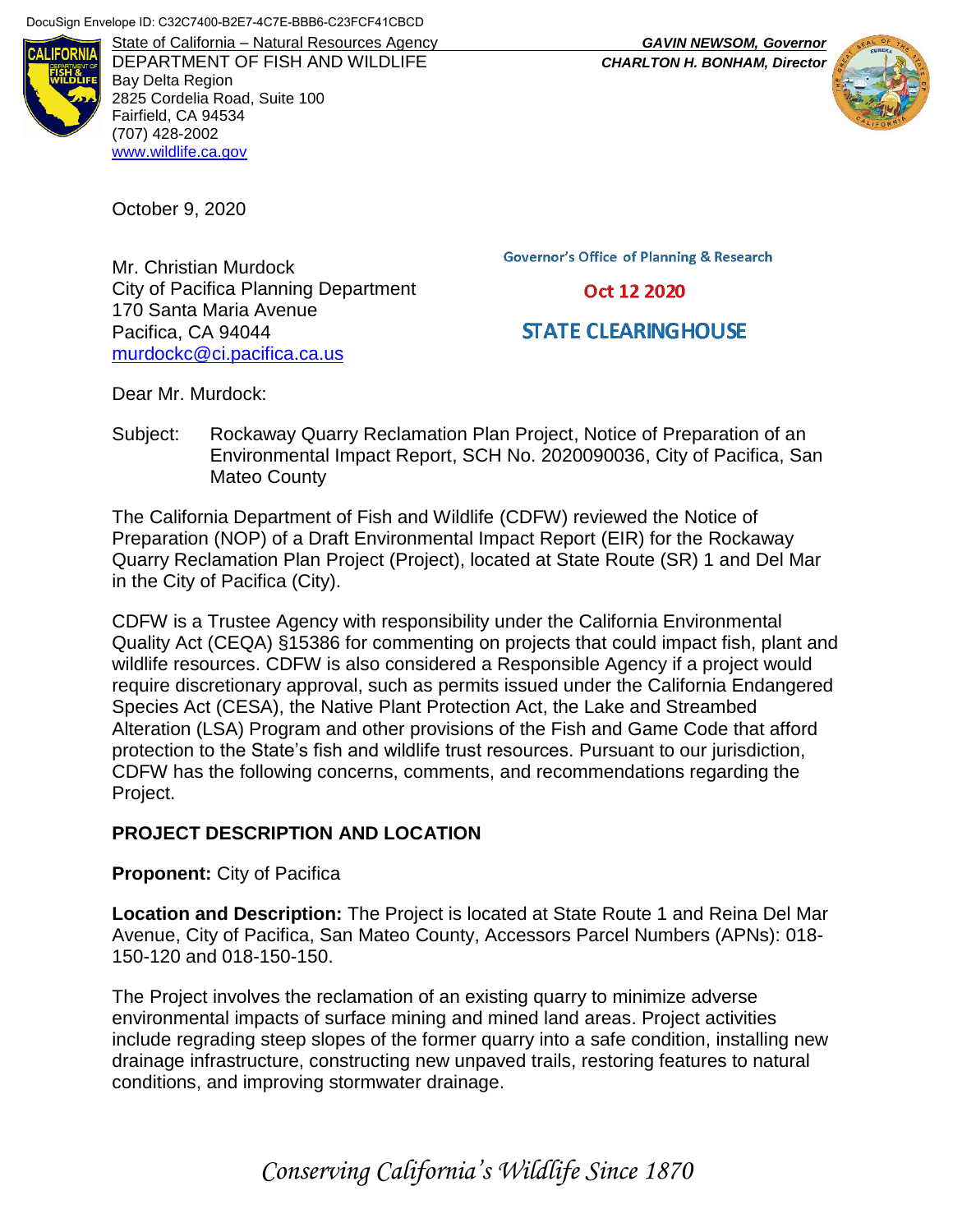The following further describes each reclamation activity by site area:

*Hilltop.* The quarry hilltop would be graded to a lower elevation to create a safely sloped access road between the hilltop and ocean bluff, providing a transition of 2:1 slope above the preserved limestone face.

*East Flank.* This area contains former quarry fills within a stable slope. The northern part of the East Flank is dominated by native vegetation that would be preserved through reclamation activities. The Reclamation Plan includes installing a multi-use trail connecting the southern side of the East Flank to the Hilltop, replacing existing eroded informal trails.

*Quarry Face.* The Quarry face has a stable slope, so no activities will occur in this area aside from installing hazard warning signage.

*Quarry Pit.* The Quarry Pit has an uneven mix of slopes, fills, and pits. The Reclamation Plan includes grading the pit to resemble pre-mining slope conditions as determined by analyzing historic imagery. Additionally, a multi-use trail would be installed.

*Southern Bluff.* The Reclamation Plan involves regrading of the loose soil and uneven surface on the top of the southern end of the bluff to form a stable, gently sloping surface.

*Eastern Parcel Reclamation.* A total of 0.25 acres of seasonal wetlands would be graded and filled as part of the reclamation activities. In order to mitigate for the loss of wetlands, 0.6 acres of mitigation seasonal wetlands would be created on the Eastern Parcel to account for a 2:1 mitigation-to-impact ratio.

*Stormwater/Stream Improvements (General).* Two drainage terraces with a concrete ditch would be built to collect runoff from the Hilltop. Runoff from the Southern Bluff would drain via sheet flow to a newly constructed four-foot wide vegetated swale that would be located along the base of the bluff. A temporary culvert and then, ultimately a permanent culvert would be installed on the ephemeral stream along State Route 1.

## **ENVIRONMENTAL SETTING**

Sufficient information regarding the environmental setting is necessary to understand the Project, and its significant impacts on the environment (CEQA Guidelines, §§15125 and 15360). CDFW recommends that the CEQA document prepared for the Project provide baseline habitat assessments for special-status plant, fish and wildlife species located and potentially located within the Project area and surrounding lands, including all rare, threatened, or endangered species (CEQA Guidelines, §15380). Fully protected, threatened or endangered, candidate, and other special-status species that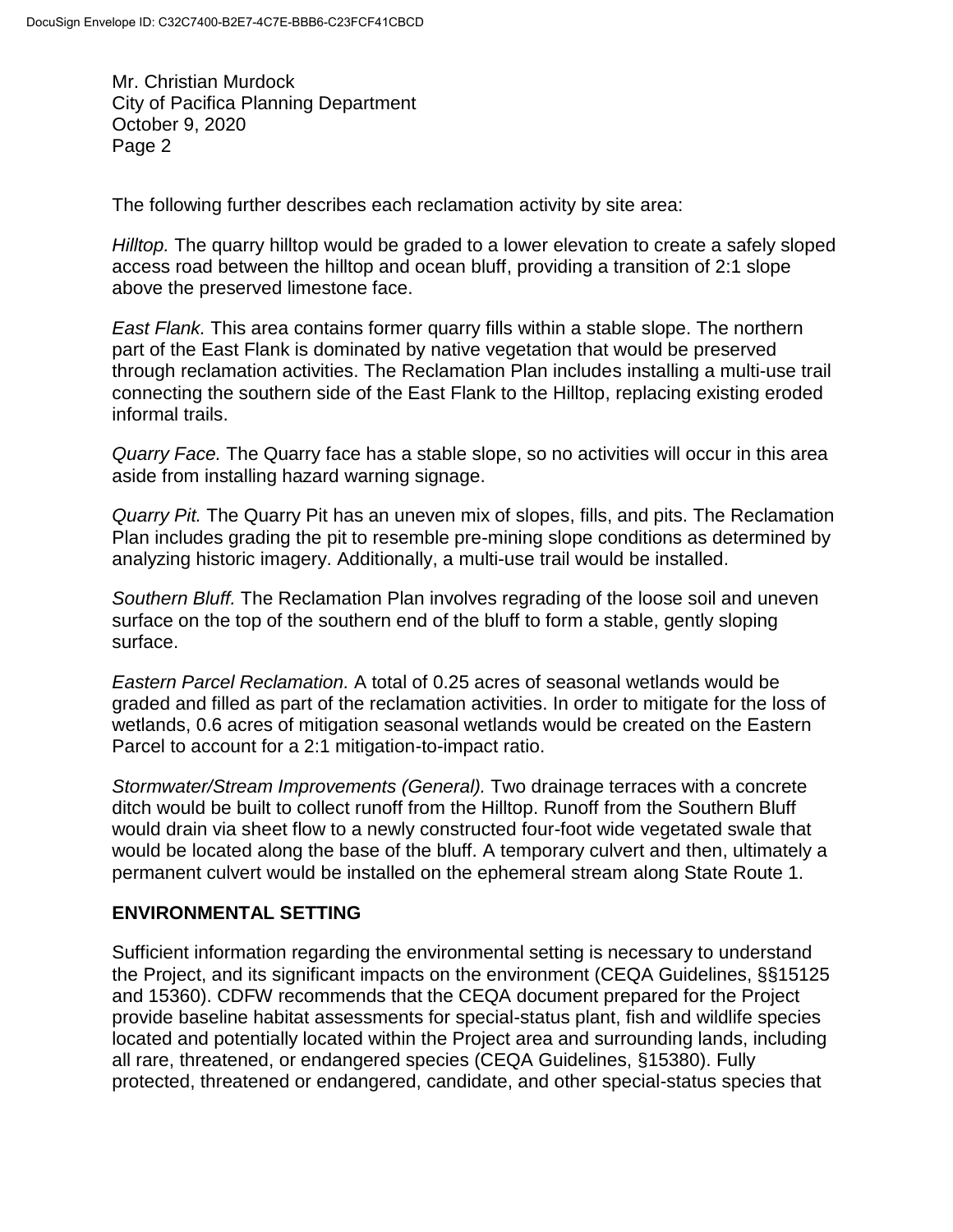are known to occur, or have the potential to occur in or near the Project site, include, but are not limited to:

- San Francisco garter snake (*Thamnophis sirtalis tetrataenia*; SFP, FE, SE),
- California red-legged frog (*Rana draytonii*; FT, SSC),
- San Francisco common yellowthroat (*Geothlypis trichas sinuosa*; SSC), and
- Pappose tarplant (*Centromadia parryi ssp. parryi,* 1B.2)

FE = Federally Endangered; FT = Federally Threatened; SE = State Endangered; SFP = State Fully Protected; SSC = State Species of Special Concern

CNPS Plant Ranks

- 1B = Rare, Threatened, or Endangered in California and Elsewhere
- 2A = Presumed Extirpated in California, But Common Elsewhere
- 2B = Rare, Threatened, or Endangered in California, But More Common **Elsewhere**

CNPS Threat Ranks

- 0.1-Seriously threatened in California (over 80% of occurrences threatened / high degree and immediacy of threat)
- 0.2-Moderately threatened in California (20-80% occurrences threatened / moderate degree and immediacy of threat)
- 0.3-Not very threatened in California (less than 20% of occurrences threatened / low degree and immediacy of threat or no current threats known)

CDFW recommends that prior to Project implementation surveys be conducted for special-status species with potential to occur, following recommended survey protocols if available. Survey and monitoring protocols and guidelines are available at: [https://www.wildlife.ca.gov/Conservation/Survey-Protocols.](https://www.wildlife.ca.gov/Conservation/Survey-Protocols)

# **IMPACT ANALYSIS AND MITIGATION MEASURES**

The CEQA Guidelines (§15126.2) necessitate that the draft EIR discuss all direct and indirect impacts (temporary and permanent) that may occur with implementation of the Project. This includes evaluating and describing impacts such as:

• Potential for "take" of special-status species;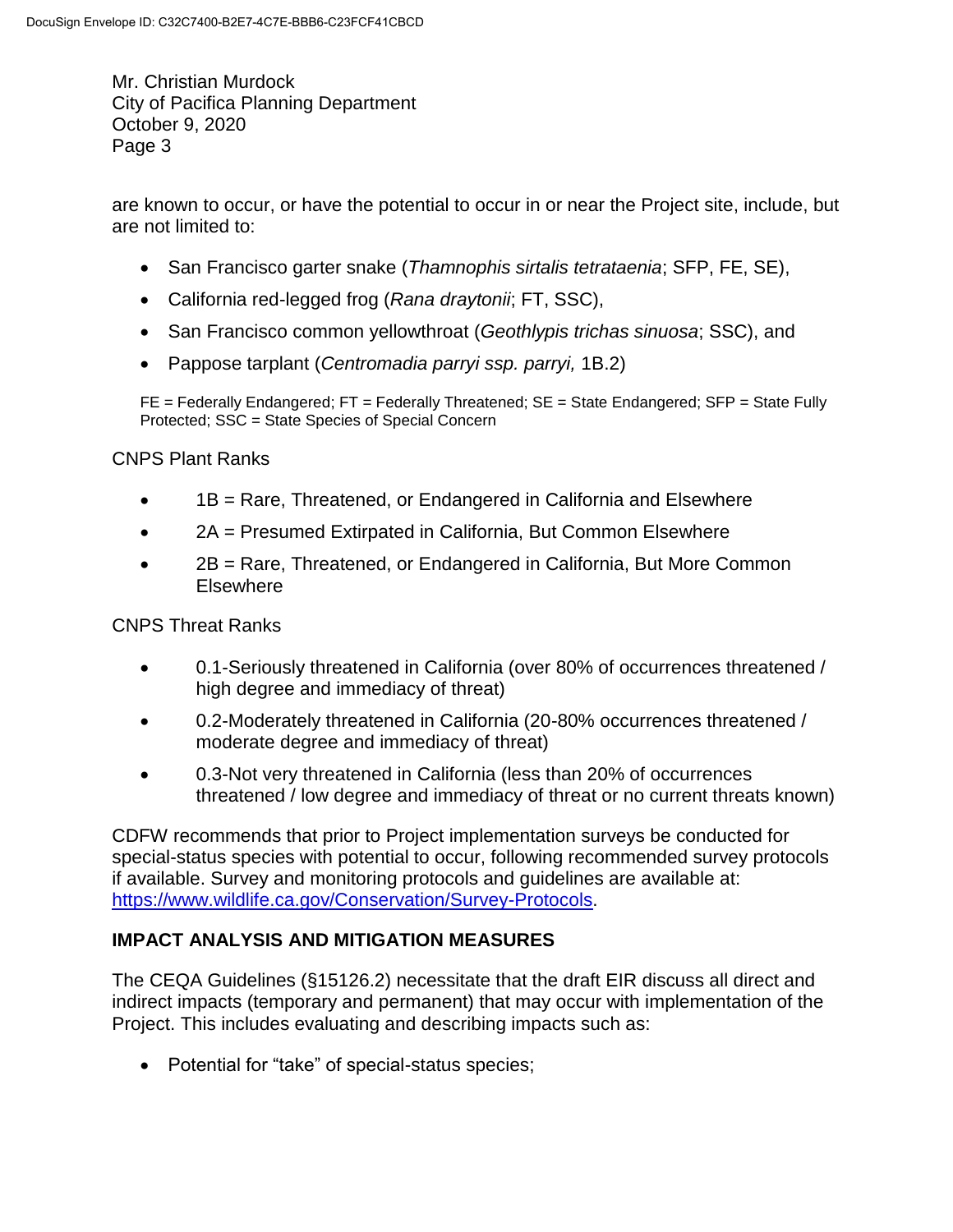- Loss or modification of breeding, nesting, dispersal and foraging habitat, including vegetation removal, alternation of soils and hydrology, and removal of habitat structural features (e.g. snags, roosts, overhanging banks);
- Permanent and temporary habitat disturbances associated with ground disturbance, noise, lighting, reflection, air pollution, traffic or human presence; and
- Obstruction of movement corridors, fish passage, or access to water sources and other core habitat features.

The CEQA document should also identify reasonably foreseeable future projects in the Project vicinity, disclose any cumulative impacts associated with these projects, determine the significance of each cumulative impact, and assess the significance of the Project's contribution to the impact (CEQA Guidelines, §15355). Although a project's impacts may be insignificant individually, its contributions to a cumulative impact may be considerable; a contribution to a significant cumulative impact – e.g., reduction of available habitat for a listed species – should be considered cumulatively considerable without mitigation to minimize or avoid the impact.

Based on the comprehensive analysis of the direct, indirect, and cumulative impacts of the Project, the CEQA Guidelines (§§ 15021, 15063, 15071, 15126.2, 15126.4 and 15370) direct the lead agency to consider and describe all feasible mitigation measures to avoid potentially significant impacts in the draft EIR, and/or mitigate significant impacts of the Project on the environment. This includes a discussion of take avoidance and minimization measures for special-status species, which are recommended to be developed in early consultation with the U.S. Fish and Wildlife Service (USFWS), the National Marine Fisheries Service and CDFW. These measures can then be incorporated as enforceable Project conditions to reduce potential impacts to biological resources to less-than-significant levels.

# **COMMENTS AND RECOMMENDATIONS**

CDFW offers the following comments and recommendations to assist the City of Pacifica in adequately identifying and/or mitigating the Project's significant, or potentially significant, direct and indirect impacts on biological resources.

# **Comment 1: Botanical Surveys**

**Issue:** The project has the potential to directly and/or indirectly impact pappose tarplant and/or its habitat. The scope of potential Project impacts to pappose tarplant individuals and populations is unclear.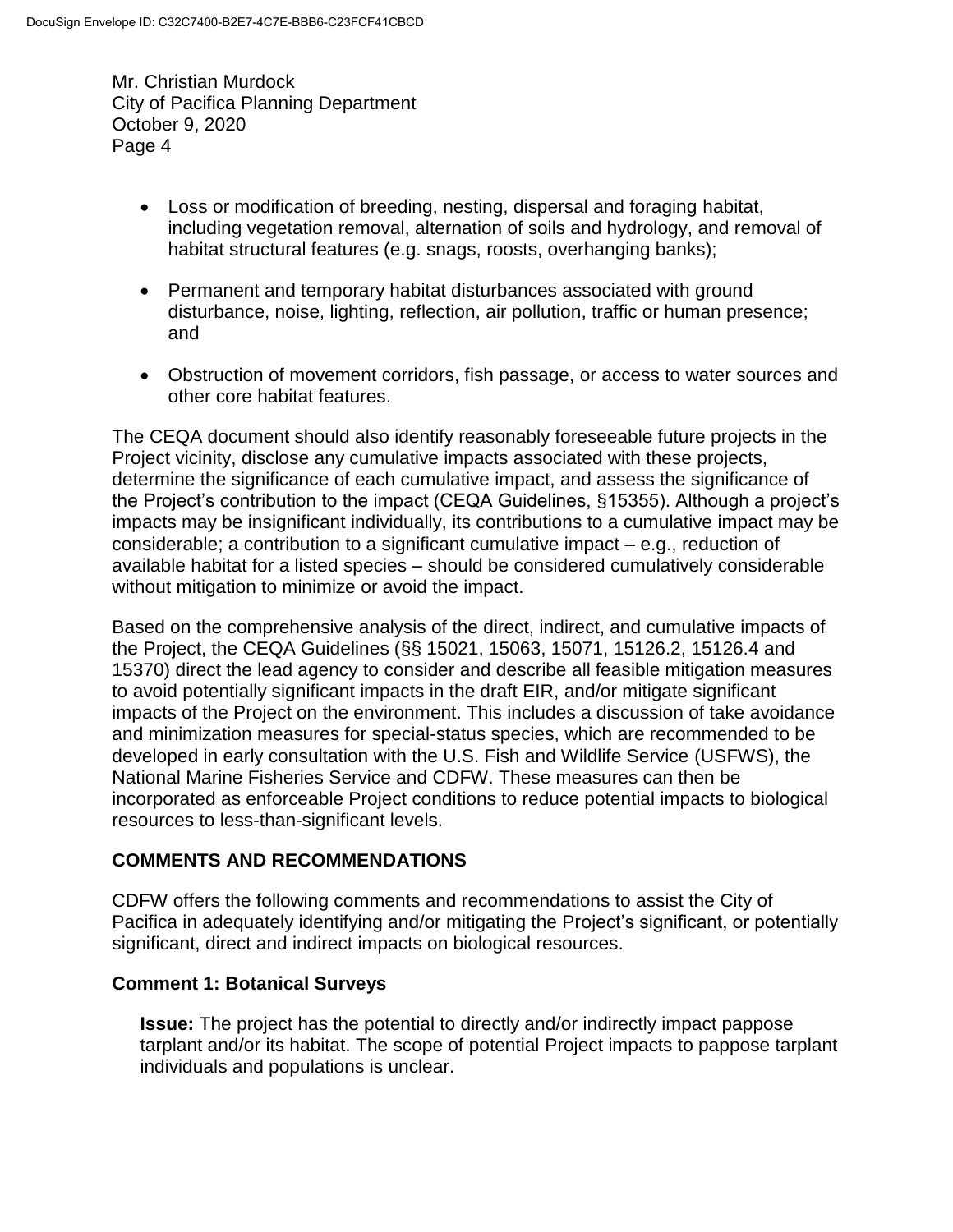**Occurrence:** There is a sighting of pappose tarplant in the southernmost part of the Eastern Parcel (California Natural Diversity Database (CNDDB) Accessed October 2020).

**Recommendation:** CDFW recommends completing full floristics surveys in impact areas within potentially suitable habitat with a focus on pappose tarplant.

Botanical surveys for special-status plant species, including those listed by the California Native Plant Society [\(http://www.cnps.org/cnps/rareplants/inventory/\)](http://www.cnps.org/cnps/rareplants/inventory/), must be conducted during the blooming period for all sensitive plant species potentially occurring within the Project area and require the identification of reference populations. Please refer to CDFW protocols for surveying and evaluating impacts to rare plants available at: [https://www.wildlife.ca.gov/Conservation/Plants.](https://www.wildlife.ca.gov/Conservation/Plants)

## **Comment 2: California Red-Legged Frog**

**Issue:** Reclamation activities will include the restoration of a 0.60-acre seasonal wetland and creation of a 0.15-acre California red-legged frog pond. The Project has the potential to directly and/or indirectly impact California red-legged frog and/or its habitat. The scope of potential Project impacts to California red-legged frog individuals and/or populations is unclear.

**Occurrences:** There are two known detections of California red-legged frog at the Project site; one located on the former Quarry parcel and one on the eastern parcel where restoration activities will take place (CNDDB Accessed October 2020).

**Recommendation:** The draft EIR should analyze all groundwork activities, such as grading and filling, that may potentially impact California red-legged frog. It should also discuss all potentially significant impacts to California red-legged frog. CDFW recommends early consultation with CDFW and USFWS to develop appropriate avoidance, minimization and mitigation measures. Those measures should be specified in the draft EIR to reduce any potentially significant impacts to less-thansignificant.

## **Comment 3: San Francisco Garter Snake**

 $\overline{a}$ 

**Issue:** San Francisco garter snake, a state fully protected species, is known to occur throughout the Project area. CDFW has jurisdiction over fully protected species of birds, mammals, amphibians, reptiles, and fish pursuant to Fish and Game Code §§  $3511, 4700, 5050,$  and  $5515.$  Take<sup>1</sup> of any fully protected species is prohibited. CDFW cannot authorize incidental take of fully protected species unless the take is

<sup>1</sup> Take is defined by Fish and Game Code § 86 as to "hunt, pursue, catch, capture, or kill, or attempt to hunt, pursue, catch, capture, or kill.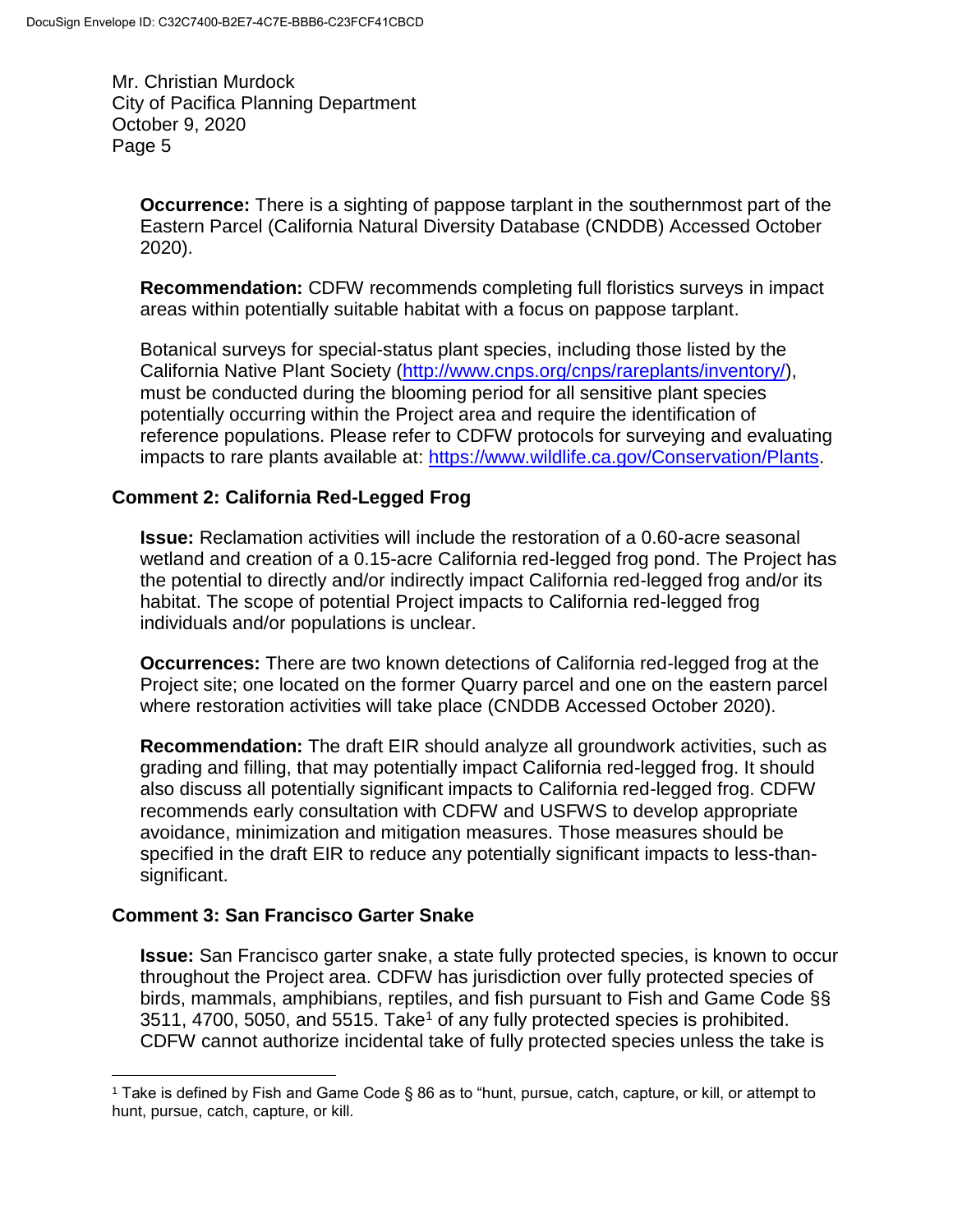for scientific purposes pursuant to Fish and Game Code Section 2081(a) or a project has an approved Natural Communities Conservation Plan pursuant to Fish and Game Code Section 2800.

The Project has the potential to disturb, injure, or kill San Francisco garter snake during Project construction, including use of heavy equipment for grading activities. Exclusion fencing and/or funnels are not always fully effective for snakes and can cause mortality or injury by capturing San Francisco garter snake within exclusion fencing and coverboards.

**Recommendation:** CDFW recommends a full-time biological monitor actively observe all vegetation removal and ground-disturbing activities. Vegetation removal should be done using hand tools. If work would occur in different areas of the site such that the biological monitor would not be able to fully monitor all activities, additional monitors may be needed. CDFW recommends early consultation with CDFW and USFWS to develop appropriate avoidance measures.

**Issue:** The proposed Project includes creating multi-use trails that could impact the state fully protected San Francisco garter snake. San Francisco garter snakes may utilize the trails for thermoregulation (basking) or move across trails during hunting and other movements. If bicyclists and equestrians do not observe San Francisco garter snakes on the trail, they have the potential to disturb, injure, and/or kill snakes.

**Evidence of impacts:** A San Francisco garter snake was run over by a bicyclist and killed along a road on San Francisco Public Utilities Commission (SFPUC) property in area surrounding Crystal Springs and San Andreas Reservoirs in San Mateo County (USFWS 2006). Several additional cases of San Francisco garter snake mortality have been reported in the vicinity under similar circumstances. Snake mortality associated with bicycle and vehicle traffic is common on trails where such uses are allowed (Miller and Alvarez, 2016).

**Recommendation:** CDFW recommends that the trails be limited to pedestrian use to completely avoid take of San Francisco garter snake.

## **Comment 4: Tree Removal**

**Issue:** The Project will result in the removal of eleven heritage trees, defined as having a circumference of 50 inches diameter at breast height (dbh) or greater. Both native and non-native trees provide nesting habitat for birds, and habitat value for other wildlife. Large-diameter heritage trees found on the site (primarily native oaks) are expected to provide food and shelter for a variety of native species. Additionally, it would take many years for planted oaks to get to a size that could provide the same ecological benefits that old, native trees provide. Removal of heritage trees and potentially other trees on-site without adequate mitigation should be considered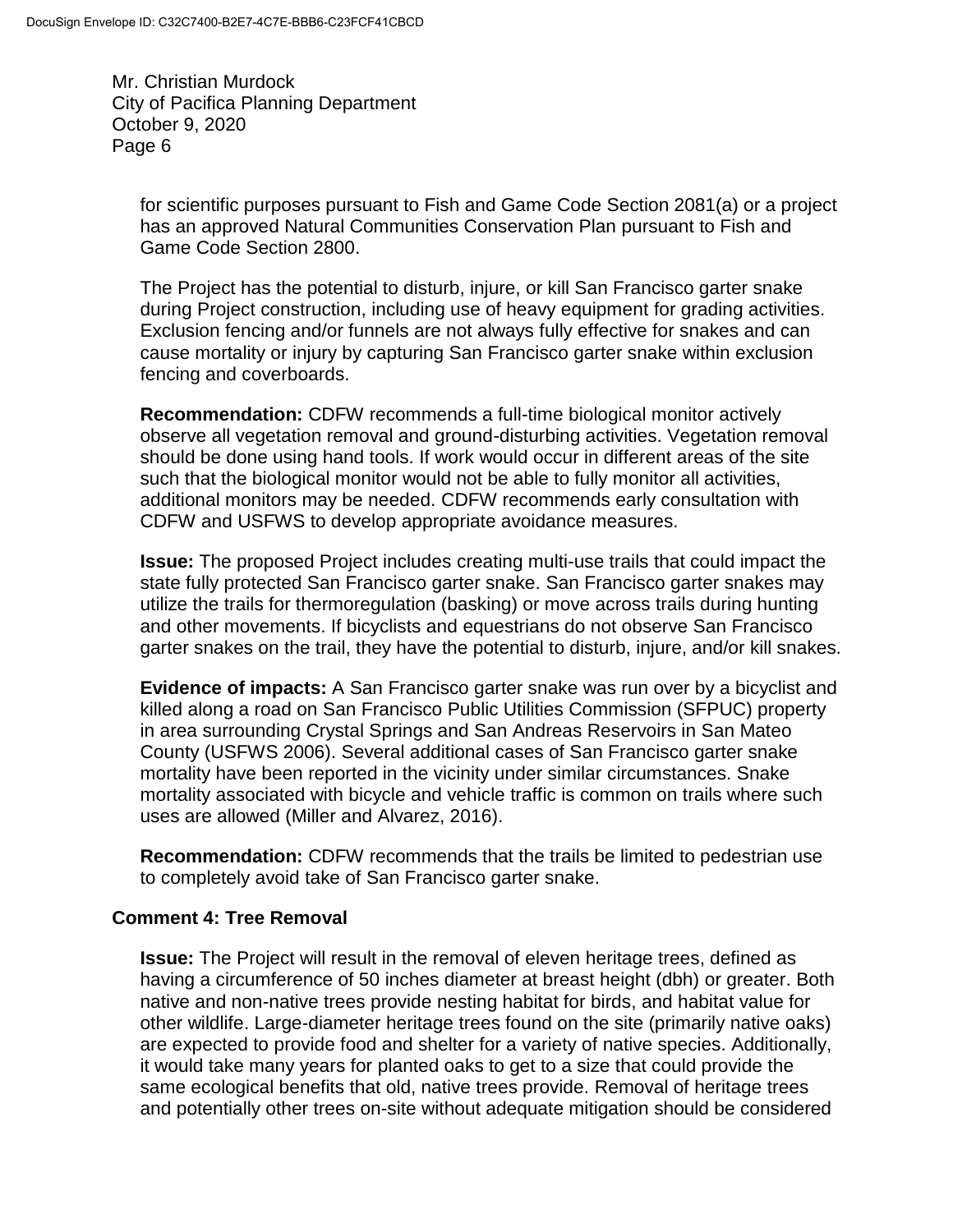a substantial adverse change in the physical conditions within the area affected by the Project.

**Recommendation:** The draft EIR should include a clear analysis of potential impacts to all trees located within or adjacent to the Project area, and appropriate and effective compensatory mitigation to completely offset any permanent impacts of removing trees from the Project area. CDFW recommends the Project avoid heritage tree removal to the greatest extent feasible. On-site tree planning should be considered as a potential impact minimization measure but not sufficient to completely off-set temporal impacts from loss of heritage trees. CDFW recommends Project mitigation from loss of heritage trees should include off-site preservation of heritage trees in perpetuity.

## **Comment 5: Nesting Birds**

**Issue:** If ground-disturbing or vegetation-disturbing activities occur during the bird breeding season (February through early-September), the Project could cause impacts to nesting birds.

**Recommendation:** To evaluate and avoid for potential impacts to nesting bird species, CDFW recommends incorporating the following mitigation measures into the Project's draft EIR, and that these measures be made conditions of approval for the Project.

- 1. Nesting Bird Surveys: If Project-related work is scheduled during the nesting season (typically February 15 to August 30 for small bird species such as passerines; January 15 to September 15 for owls; and February 15 to September 15 for other raptors), CDFW recommends that a qualified biologist conduct two surveys for active nests of such birds within 7 days prior to the beginning of Project construction, with a final survey conducted within 48 hours prior to construction. Appropriate minimum survey radii surrounding the work area are typically the following: i) 250 feet for passerines; ii) 500 feet for small raptors such as accipiters; and iii) 1,000 feet for larger raptors such as buteos. Surveys should be conducted at the appropriate times of day and during appropriate nesting times.
- 2. Active Nest Buffers: If the qualified biologist documents active nests within the Project area or in nearby surrounding areas, an appropriate buffer between the nest and active construction should be established. The buffer should be clearly marked and maintained until the young have fledged and are foraging independently. Prior to construction, the qualified biologist should conduct baseline monitoring of the nest to characterize "normal" bird behavior and establish a buffer distance which allows the birds to exhibit normal behavior. The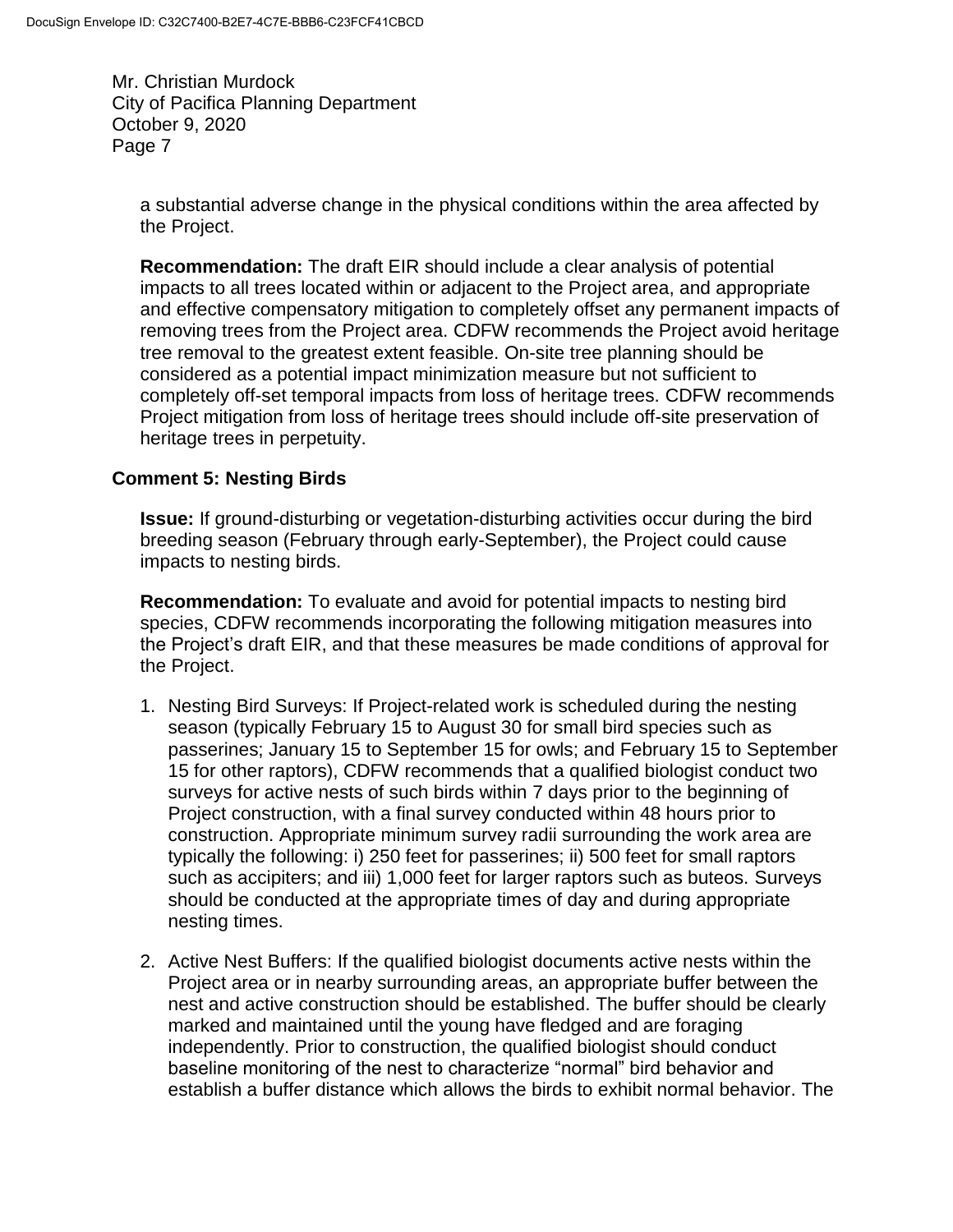> qualified biologist should monitor the nesting birds daily during construction activities and increase the buffer if the birds show signs of unusual or distressed behavior (e.g. defensive flights and vocalizations, standing up from a brooding position, and/or flying away from the nest). If buffer establishment is not possible, the qualified biologist or construction foreman should have the authority to cease all construction work in the area until the young have fledged and the nest is no longer active.

# **ENVIRONMENTAL DATA**

CEQA requires that information developed in draft environmental impact reports be incorporated into a data base which may be used to make subsequent or supplemental environmental determinations. [Pub. Resources Code, § 21003, subd. (e)]. Accordingly, please report any special-status species and natural communities detected during Project surveys to CNDDB. The CNNDB field survey form, online field survey form, and contact information for CNDDB staff can be found at the following link: [https://wildlife.ca.gov/data/CNDDB/submitting-data.](https://wildlife.ca.gov/data/CNDDB/submitting-data)

# **REGULATORY REQUIREMENTS**

# **California Endangered Species Act**

Please be advised that a CESA Permit must be obtained if the Project has the potential to result in "take" of plants or animals listed under CESA, either during construction or over the life of the Project. Issuance of a CESA Permit is subject to CEQA documentation; the CEQA document must specify impacts, mitigation measures, and a mitigation monitoring and reporting program. If the Project will impact CESA listed species, early consultation is encouraged, as significant modification to the Project and mitigation measures may be required in order to obtain a CESA Permit.

CEQA requires a Mandatory Finding of Significance if a project is likely to substantially impact threatened or endangered species (CEQA section 21001(c), 21083, and CEQA Guidelines section 15380, 15064, 15065). Impacts must be avoided or mitigated to lessthan-significant levels unless the CEQA Lead Agency makes and supports Findings of Overriding Consideration (FOC). The CEQA Lead Agency's FOC does not eliminate the Project proponent's obligation to comply with Fish and Game Code section 2080.

## **Lake and Streambed Alteration Program**

Notification is required, pursuant to CDFW's LSA Program (Fish and Game Code section 1600 et. seq.) for any Project-related activities that will substantially divert or obstruct the natural flow; change or use material from the bed, channel, or bank including associated riparian or wetland resources; or deposit or dispose of material where it may pass into a river, lake or stream. Work within ephemeral streams, washes,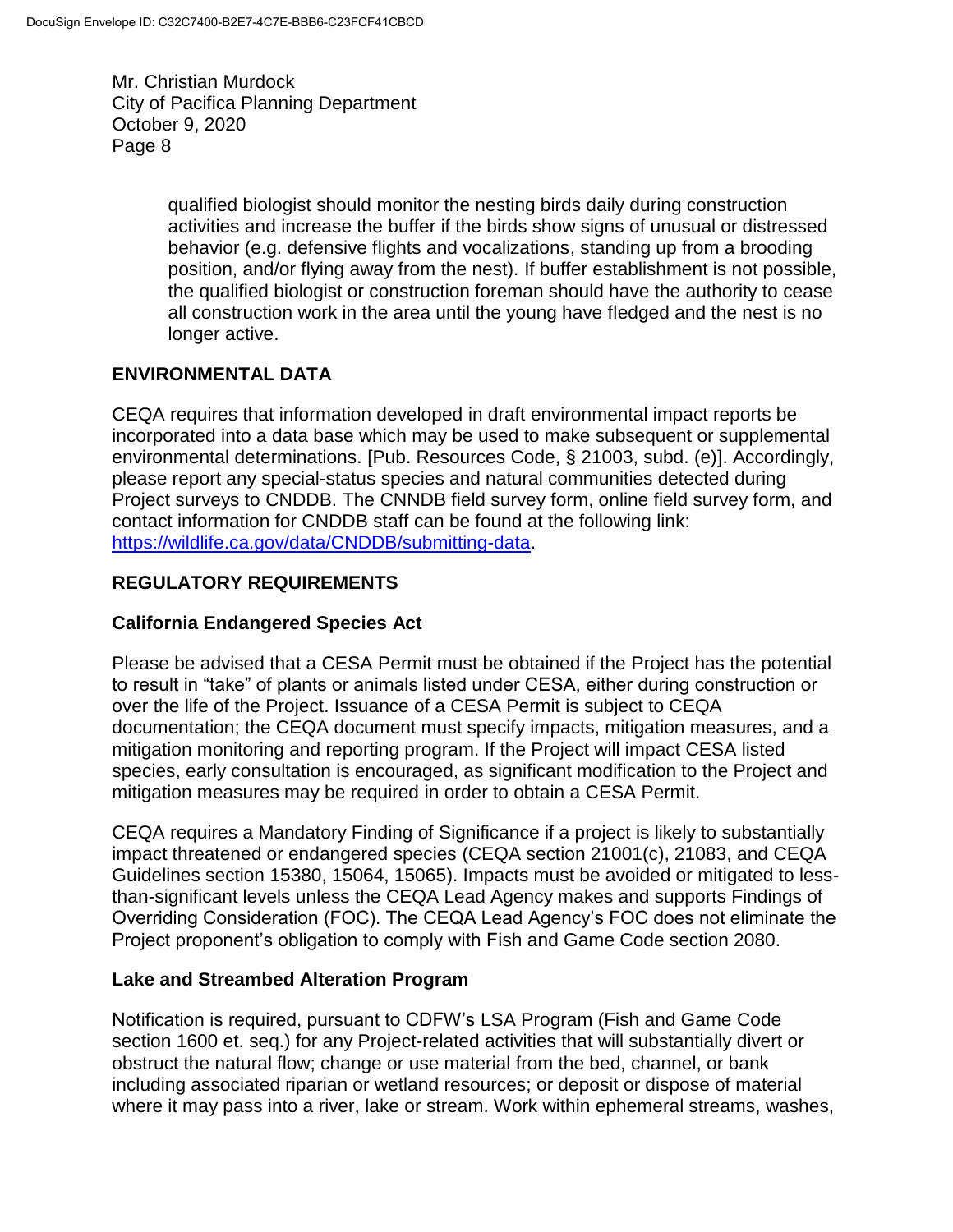watercourses with a subsurface flow, and floodplains are subject to notification requirements. CDFW, as a Responsible Agency under CEQA, will consider the CEQA document for the Project. CDFW may not execute the final LSA Agreement until it has complied with CEQA (Public Resources Code section 21000 et seq.) as the responsible agency.

## **Nesting Birds**

CDFW has jurisdiction over actions that may result in the disturbance or destruction of active nest sites or the unauthorized take of birds. Fish and Game Code sections protecting birds, their eggs, and nests include 3503 (regarding unlawful take, possession or needless destruction of the nests or eggs of any bird), 3503.5 (regarding the take, possession or destruction of any birds-of-prey or their nests or eggs), and 3513 (regarding unlawful take of any migratory nongame bird). Fully protected species may not be taken or possessed at any time (Fish and Game Code Section 3511). Migratory raptors are also protected under the federal Migratory Bird Treaty Act.

# **FILING FEES**

CDFW anticipates that the Project will have an impact on fish and/or wildlife, and assessment of filing fees is necessary (Fish and Game Code, § 711.4; Pub. Resources Code, § 21089). Fees are payable upon filing of the Notice of Determination by the Lead Agency and serve to help defray the cost of environmental review by CDFW.

# **CONCLUSION**

CDFW appreciates the opportunity to comment on the NOP to assist the City in identifying and mitigating Project impacts on biological resources.

Questions regarding this letter or further coordination should be directed to Ms. Mia Bianchi, Environmental Scientist, at (707) 210-4531 or by email at [mia.bianchi@wildlife.ca.gov;](mailto:mia.bianchi@wildlife.ca.gov) or Mr. Wes Stokes, Senior Environmental Scientist (Supervisory), at (707) 339-6066 or by email at [wesley.stokes@wildlife.ca.gov.](mailto:wesley.stokes@wildlife.ca.gov)

Sincerely,

-DocuSigned by:

Grigo Erickson

Gregg Erickson Regional Manager Bay Delta Region

cc: Office of Planning and Research, State Clearinghouse, Sacramento